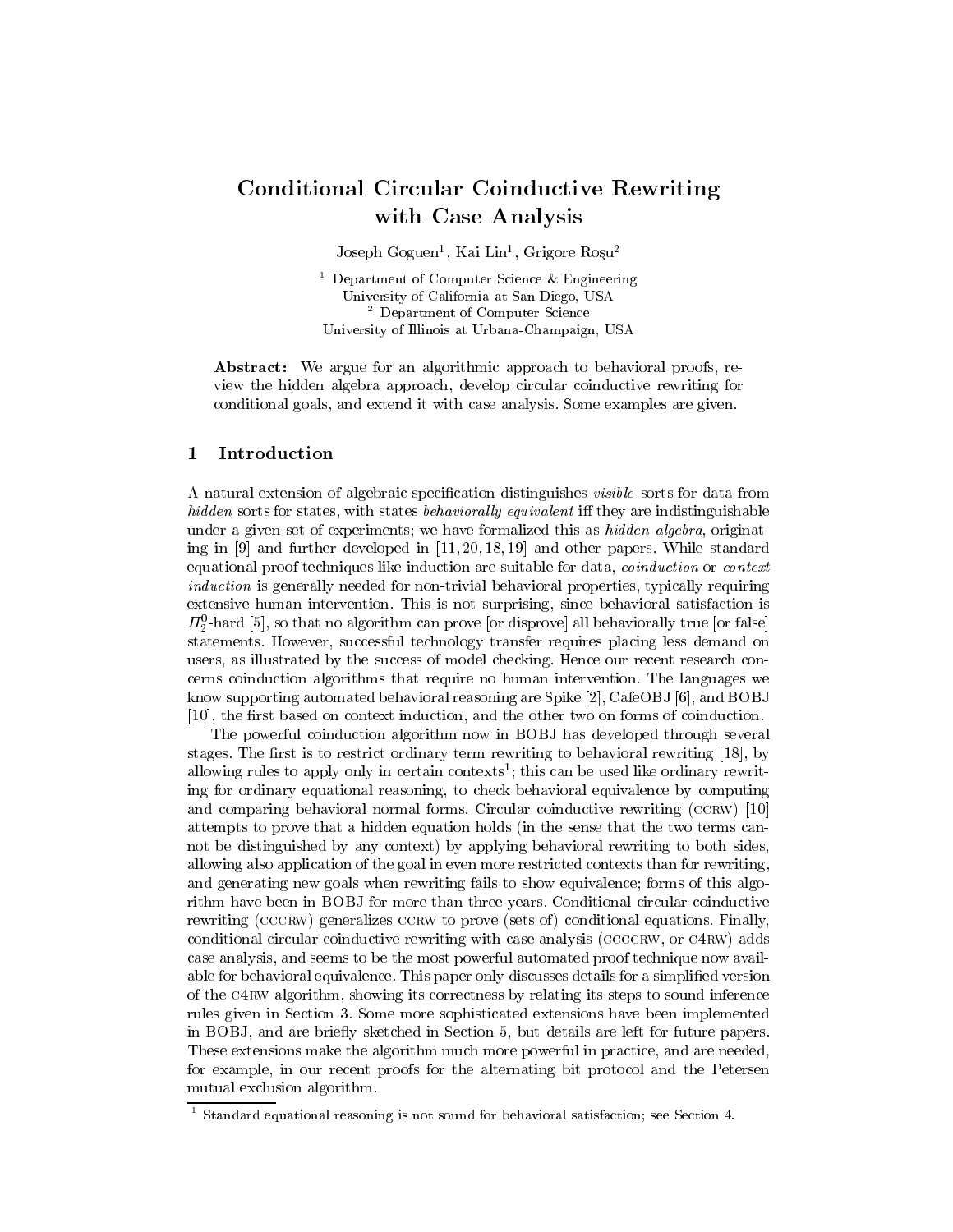BOBJ's C4RW algorithm takes as input a behavioral specification and a set of hidden sorted conditional equations, and it returns true, or failed, or else goes into an innite loop2 . Here is a simple example, illustrating case analysis in a coinductive proof a conditional equation:

Example 1. Sets with insertion The behavioral theory SET has one hidden sort, Set, one hidden constant for the empty set, and operations for element membership and insertion. The case definition separates the situation where X equals Y from that where it does not; this split is applied only when a subterm of the term being reduced matches the pattern,  $eq(X, Y)$ . BOBJ allows case definitions to be named, reused, and combined with other such definitions.

```
bth SET is sort Set .
  pr NAT .
  op empty : -> Set .
  op _in_ : Nat Set -> Bool .
  op insert : Nat Set -> Set .
  vars M N : Nat . var S : Set .
  eq N in empty = false .
  eq N in insert(M, S) = eq(N,M) or N in S.
end
cases CASES for SET is
   vars X Y : Nat .
   context eq(X, Y).
   case eq X = Y.
   case eq eq(X, Y) = false.
end
cred with CASES insert (N, S) == S if N in S.
```
BOBJ's c4rw algorithm is called by the cred command; notice that the goal here is a conditional equation. An algorithm of [21] first determines that  $\{\text{in}\}\$ is a cobasis for set-sorted terms, i.e., that two terms are behaviorally equivalent iff they are indistinguishable by experiments with in. Next, the condition of the goal is added to the specification as a new equation, with its variables replaced by new constants (see the Condition Elimination rule in Section 3). Then BOBJ attempts to prove the goal by reducing each side to its behavioral normal form and checking for equality; since this fails, the goal is added to the specification as a *circularity*, that can only be applied in a restricted way; then the cobasis is applied to each side, and behavioral rewriting produces

M in eq(M,s) or M in  $S = M$  in s,

where **n** and **s** are the new constants for N and S, respectively. After that, case analysis is applied, and since both cases reduce to true, the result is proved. All this takes just a few milliseconds, before BOBJ returns true. Note that the circularity is not actually used in this proof (but we soon give an example that does use a circularity).  $\Box$ 

We have found case analysis essential for larger applications, such as our recent proofs of the alternating bit protocol and the Petersen mutual exclusion algorithm; in addition, we reduced the proof score for liveness a real-time asynchronous data transmission protocol done in CafeOBJ by Futatsugi and Ogata [8], by a factor of about ten. Circularities have also been essential for many non-trivial examples, but here is a simple example, proving an identity that is familiar in functional programming, and also illustrating BOBJ's parameterized module capability:

<sup>2</sup> failed may mean that the algorithm could not prove the goal, or that the goal is false, depending on the specification.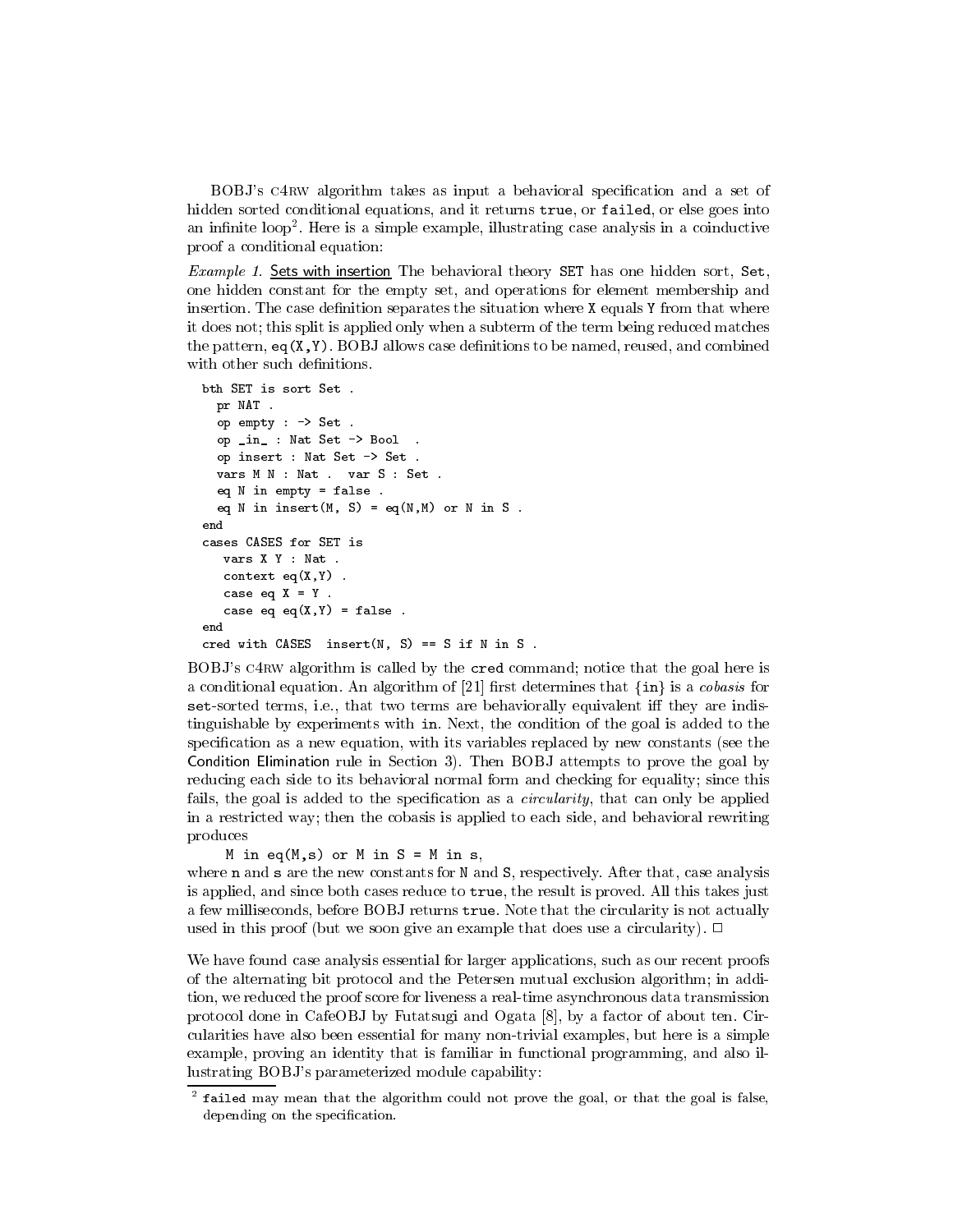$Example 2$ . iter and map Here DATA is defines the interface to STREAM, that is, we consider streams of elements from an arbitrary data structure having some monadic operation f defined on its elements. These streams have the usual head and tail operations, plus  $\mathcal{L}$ , which appends an element to the head of a stream. Its most interesting operations are map and iter, which respectively apply f to all the elements of stream, and create a steam of iterations of f applied to its argument.

```
th DATA is sort Elt .
  op f_: Elt \rightarrow Elt .
end
bth STREAM[X :: DATA] is sort Stream .
  op head_ : Stream -> Elt .
  op tail_ : Stream -> Stream .
  op _&_ : Elt Stream -> Stream .
  op map_ : Stream -> Stream .
  op iter_ : Elt -> Stream .
  var E : Elt . var S : Stream .
  eq head(E & S) = E.
  eq tail(E & S) = S.
  eq head map S = f head S .
  eq tail map S = map tail S .
  eq head iter E = E.
  eq tail iter E = iter f E.
end
cred map iter E = iter f E.
```
The equation to be proved,

```
map iter E = iter f E
```
often appears in proofs about streams in functional programs. Pure behavioral rewriting fails to prove the goal, so circular coinduction is invoked, with the goal added to the specification in a form that limits its application. The cobasis is determined to consist of head and tail, and so new goals are produced by applying these operations to the original goal. The goal generated by head is directly proved by rewriting, but the goal generated by tail is reduced by behavioral rewriting to

iter  $f$   $f$   $E$  = map iter  $f$   $E$ 

By applying the circularity at the top level, the left side reduces to iter f f E, which is the same as the behavioral normal form of the right side of the goal.  $\Box$ 

# 2 Specification and Satisfaction

We first briefly review the basics of algebraic specification, and then review the version of hidden algebra implemented in BOBJ [10], which drops many unnecessary but often accepted restrictions, including that operations cannot multiple hidden arguments, that equations cannot have more than one hidden variable, and that all the operations should preserve behavioral equivalence.

#### 2.1 Preliminaries

The reader is assumed familiar with basic equational logic and algebra. Given an S sorted signature  $\Sigma$  and an S-indexed set of variables Z, let  $T_{\Sigma}(Z)$  denote the  $\Sigma$ -term algebra over variables in Z. If  $V \subseteq S$  then  $\Sigma |_{V}$  is a V-sorted signature consisting of all those operations in  $\Sigma$  defined entirely with sorts in V. We may let  $\sigma(X)$  denote the term  $\sigma(x_1, ..., x_n)$  when the number of arguments of  $\sigma$  and their order and sorts are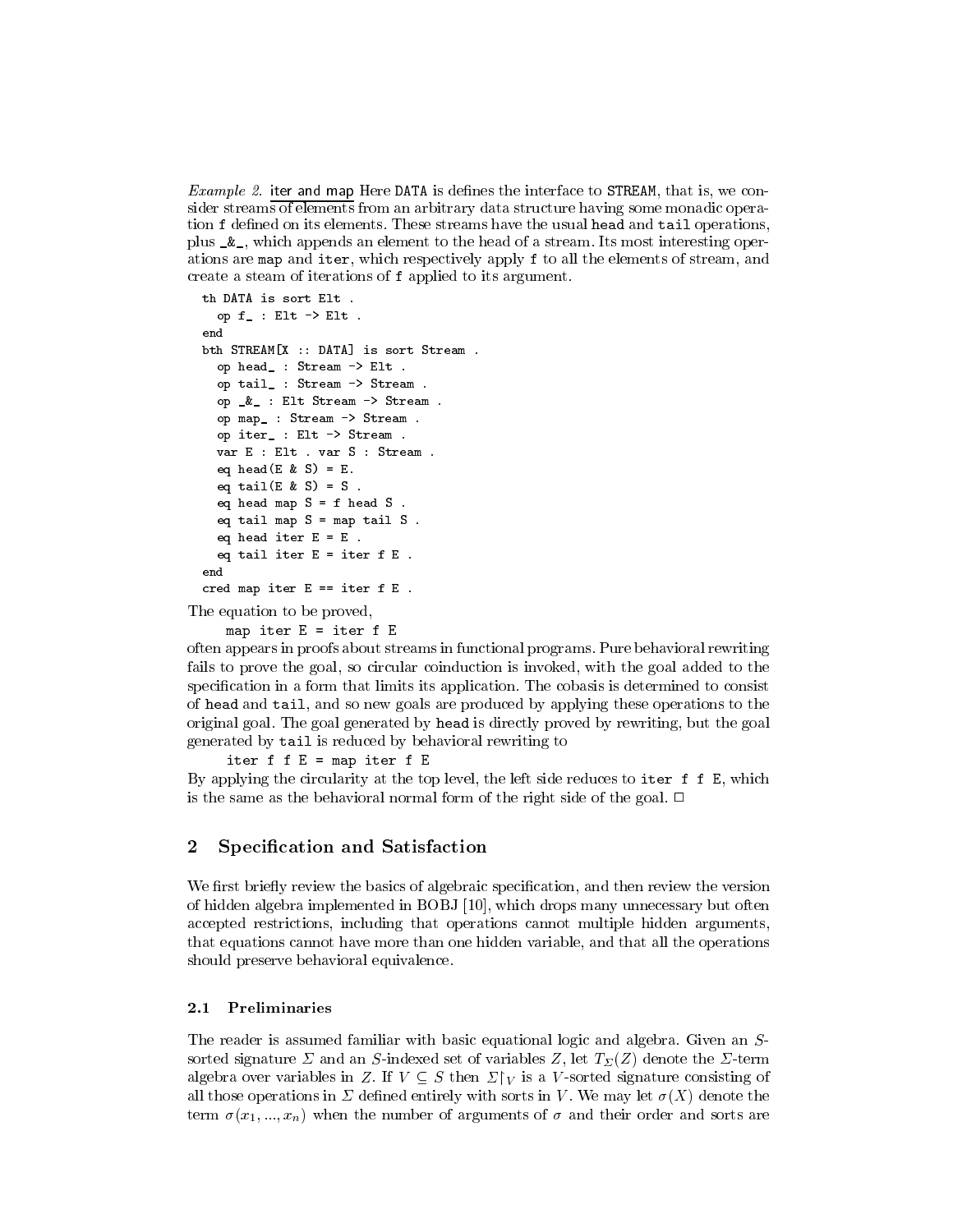not important. If only one argument is important, then to simplify writing we place it at the beginning; for example,  $\sigma(t, X)$  is a term having  $\sigma$  as root with only variables as arguments except one, and we do not care which one, which is t.  $Der(\Sigma)$  is the derived signature of  $\Sigma$ , which contains all  $\Sigma$ -terms, viewed as operations. If t is a  $\Sigma$ -term and A is a  $\Sigma$ -algebra, then  $A_t: A^{var(t)} \to A$  is the interpretation of t in A, defined as follows: given  $\theta$ :  $var(t) \rightarrow A$ , let  $A_t(\theta)$  be  $\theta(t)$ , the evaluation of t in A with variables replaced by the values given by  $\theta$ . If one variable of t, say  $\star$ , is of special importance, then we may view the evaluation of t in two steps, as  $A_t: A \to (A^{(var(t)-\{\star\})} \to A)$ with the obvious meaning.

### 2.2 Behavioral Specification and Satisfaction

We generalize the hidden algebra of [9, 11, 19] to include variants such as observational logic  $[1, 3, 14]$  and coherent hidden algebra  $[6, 7]$ . See [19] for a detailed presentation of many variants, with history, many other concepts, and proofs for some results mentioned. Two important classes of behavioral logic are the *fixed data* and *loose data*, depending on whether or the data universe is assumed fixed (i.e, "built-in"). Due to space limitations, our exposition focuses on the loose data version, but all results also hold for the fixed data version. (But note that validity of case analysis often depends on having a suitable fixed data algebra; for example, the above proof for **SET** requires that sort Bool have the usual two truth values.)

**Definition 1.** Given disjoint sets  $V, H$  called visible and hidden sorts, a hidden (V)-signature is a many sorted (V  $\sigma$  and subsidiary subsidiary of  $\sigma$  $\sum$  is a hidden  $(V,H)$ -signature  $\Gamma$  with  $\Gamma \subseteq \Sigma$  and  $\Gamma|_V = \Sigma|_V$ . The **data signature** is  $\pm$  ,  $\gamma$  , which may be denoted operation not in an analysis operation not in the sorted operation  $\gamma$ attribute, and a hidden sorted operation is called a method.

Unless otherwise stated, the rest of this paper assumes fixed a hidden signature  $\Sigma$ with a fixed subsignature  $\Gamma$ . Informally,  $\Sigma$ -algebras are universes of possible states of a system, i.e., "black boxes," where one is only concerned with behavior under experiments with operations in  $\Gamma$ , where an experiment is an observation of a system attribute after perturbation; this is formalized below, where the symbol  $\star$  is a placeholder (i.e., a variable) for the state being experimented upon.

**Definition 2.** A  $\Gamma$ -context for sort  $h \in H$  is a term in  $T_{\Gamma}(\{\star : h\} \cup Z)$  with one occurrence of  $\star$ , where Z is an infinite set of special variables. A  $\Gamma$ -context with visible result sort is called a  $\Gamma$ -experiment. If c is a context for sort h and  $t \in T_{\Sigma,h}$  then c[t] denotes the term obtained from c by substituting t for  $\star$ ; we may also write  $c[\star]$  for the context itself.

**Definition 3.** Given a hidden  $\Sigma$ -algebra A with a hidden subsignature  $\Gamma$ , we define for att sorts  $s \in V \cup H$  an equivalence relation between elements  $a, a \in A_s$  by  $a \equiv_{\Sigma} a$  ty  $A_c(a)(\theta) = A_c(a')(\theta)$  for all  $\Gamma$ -experiments c and all  $(V \cup H)$ -sorted maps  $\theta$ : var(c)  $\rightarrow$ A; we call this relation  $\Gamma$ -behavioral equivalence on A. We may write  $\equiv$  instead of  $\equiv_{\Sigma}$  when  $\vartriangle$  and 1 can be inferred from context, and we write  $\equiv_{\Sigma}$  when  $\vartriangle = 1$ . Given an  $(V \cup H)$ -equivalence  $\sim$  on A, an operation  $\sigma$  in  $\mathcal{L}_{s_1...s_n,s}$  is congruent for  $\sim$  iff  $A_{\sigma}(a_1,...,a_n) \sim A_{\sigma}(a'_1,...,a'_n)$  whenever  $a_i \sim a'_i$  for  $i = 1...n$ . An operation  $\sigma$ is 1-behaviorally congruent for A iff it is congruent for  $\equiv_{\Sigma}$ . We often write fust

 $\sim$  This is called "coherent" in [7], where the concept originated.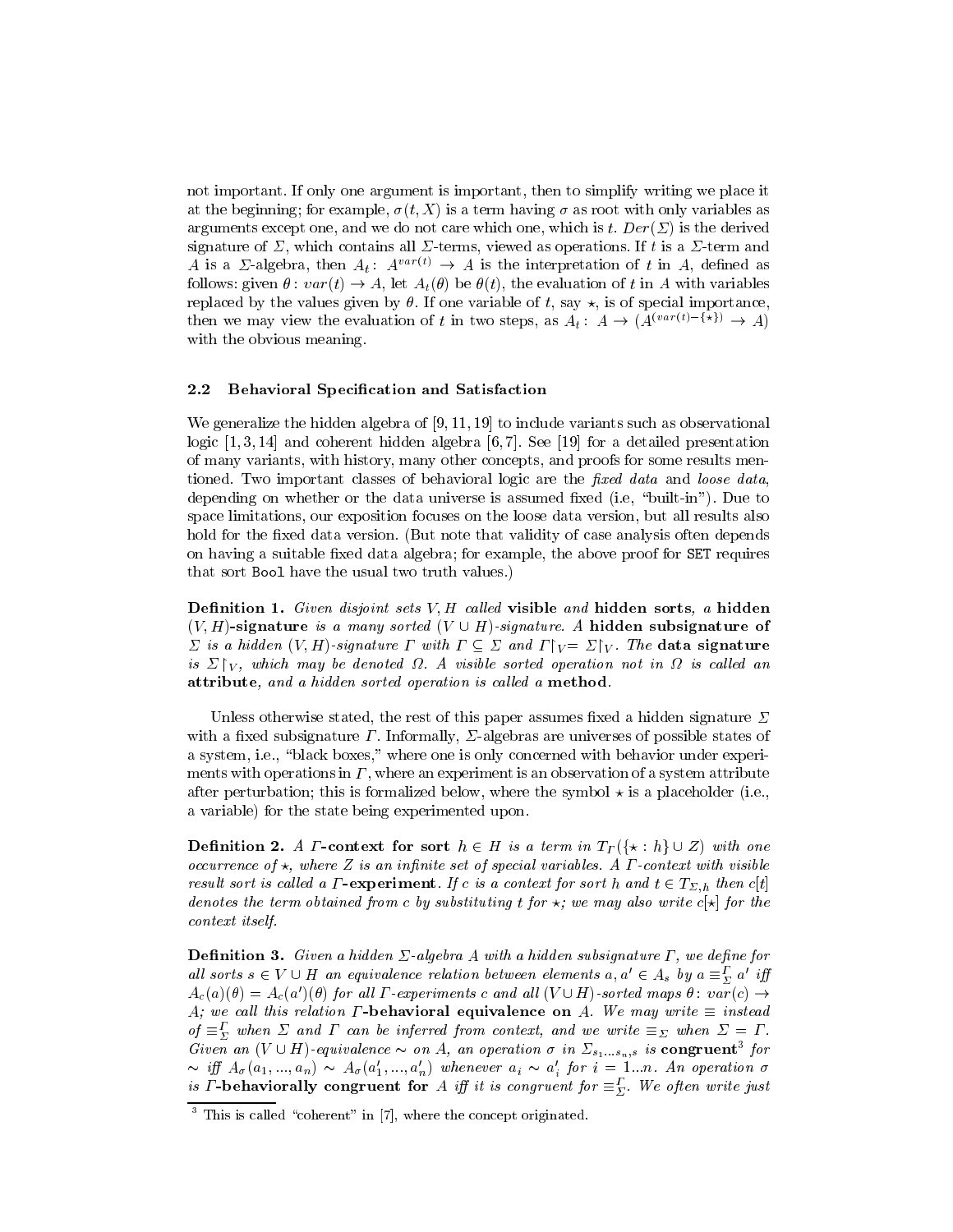congruent for behaviorally congruent. A **hidden** *l* -congruence on A is a  $(V \cup H)$ equivalence on A which is the identity on visible sorts and for which each operation in  $\Gamma$  is congruent.

Notice that behavioral equivalence is the identity on visible sorts, because the trivial contexts  $\star : v$  are proper experiments for all  $v \in V$ . The following is the basis for coinduction and other important results, generalizing [11] to operations that have more than one hidden argument or are not behavioral; see  $[20, 19]$  for a proof. Since final algebras do not necessarily exist in this setting, existence of a largest hidden  $\Gamma$ -congruence does not depend on them, as in coalgebra [22, 16, 15].

**Theorem 1.** Given a hidden subsignature  $\Gamma$  of  $\Sigma$  and a hidden  $\Sigma$ -algebra A, then  $\Gamma$ -behavioral equivalence is the largest hidden  $\Gamma$ -congruence on A.

Behavioral satisfaction of conditional equations can now be naturally defined in terms of behavioral equivalence:

**Definition 4.** A hidden  $\Sigma$ -algebra A  $\Gamma$ -behaviorally satisfies a  $\Sigma$ -equation  $(\forall X)$  t =  $u_1$  if  $u_1 = u_1, ..., u_n = u_n$ , say e, if for each  $\sigma: \Lambda \to A$ , if  $\sigma(u_i) = \frac{\sigma}{\Sigma} \sigma(u_i)$  for all  $1 \leq i \leq n$ , then  $\sigma(i) =_{\Sigma} \sigma(i)$ ; in this case we write  $A \models_{\Sigma} e$ . If E is a set of  $\omega$ -equations we then write  $A \models_{\Sigma} E$  when A 1 -vehaviorally satisfies each  $\omega$ -equation in E. when  $\vartriangle$  and/or I are clear, we may omit either or both from  $\models_{\varSigma}$ .

Case analysis is often needed, for example, in our recent proofs of the alternating bit protocol and the Petersen mutual exclusion algorithm. An elegant formulation of case analysis adds a new kind of sentence, which can also be used in specifications:

**Definition 5.** Given a hidden signature  $\Sigma$ , a  $\Sigma$ -case sentence over variables X is a nonempty set  $\{C_1, C_2, ..., C_n\}$ , written  $(\forall X)$   $\bigvee_{i=1}^n C_i$ , where each  $C_i$  for  $1 \leq i \leq n$ is a set of pairs of -terms over variables in XX. Given a hidden - algebra A,A j- $(\forall X) \bigvee_{i=1}^n C_i$  iff for any  $\theta: X \to A$  there is some  $1 \leq i \leq n$  such that  $\theta(t) \equiv \sum_{i=1}^n \theta(t')$ for each  $t = t$  in  $C_i$ .

Definition 6. A behavioral (or hidden)  $\Sigma$ -specification (or -theory) is a triple  $(\Sigma, \Gamma, E)$  where  $\Sigma$  is a hidden signature,  $\Gamma$  is a hidden subsignature of  $\Sigma$ , and E is a set of  $\Sigma$ -sentences (equations of cases). The operations in  $\Gamma - \Sigma |_{V}$  are called **behavioral**. A  $\Sigma$ -algebra A behaviorally satisfies (or is a model of) a behavioral specification  $B = (2, I, E)$  if  $A \models_{\Sigma}^{\sim} E$ , and in this case we write  $A \models B$ ; we write  $B \models e \ y$  $A \equiv B$  implies  $A \models_{\Sigma}^{\sim} e$ . An operation  $\sigma \in \Sigma$  is behaviorally congruent for B iff  $\sigma$  is  $\Gamma$ -behaviorally congruent for each A such that  $A \vDash B$ .

Many examples of non- $\Gamma$ -behaviorally congruent operations arise in programming language semantics. For example, if we consider two programs in a given language equivalent iff they both terminate and have same output, then appropriate operations can be defined for  $\Gamma$  to enforce this natural relation of behavioral equivalence. However, to properly define the syntax and the semantics of a programming language, its behavioral specification needs to define various operations which do not preserve this behavioral equivalence, such as its execution environment (two programs may declare a variable  $x$ , one instantiate it to 0 and the other to 1, and then never use that variable).

**Proposition 1.** If  $\mathcal{B} = (\Sigma, \Gamma, E)$  is a behavioral specification, then all operations in  $\Gamma$ and all hidden constants, are behaviorally congruent for  $B$ .

 $\pm$  A similar notion is given by Padawitz  $|17|$ .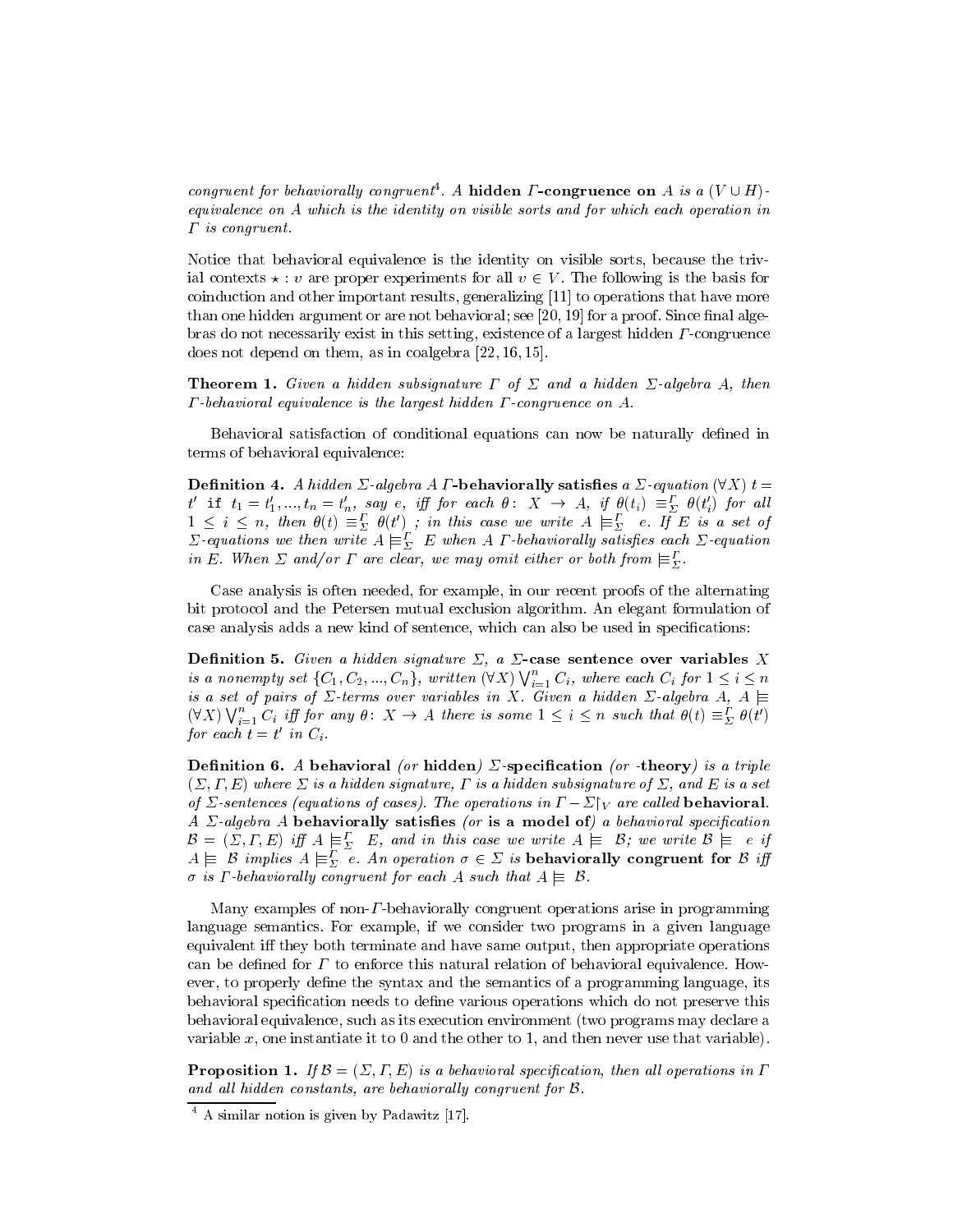Of course, depending on  $E$ , other operations may also be congruent. An easy to check criterion for congruence is given in  $[20]$ , and is further generalized in  $[4, 21]$ . As shown in [20], congruent operations can be added to or removed from  $\Gamma$  at our discretion when the equations in  $E$  do not have equalities of hidden sort in their conditions, which is often the case.

#### 3 **Behavioral Inference**

This section introduces five new inference rules that are sound for behavioral equivalence, beyond the usual rules of reflexivity, symmetry, transitivity and substitution; note that they all work on conditional equations. We let  $\mathbb{H}$  denote the relation we are defining, for deduction from a specification to an equation. Also, if  $\beta$  is a behavioral specification and Y is a set of variables, we let  $\mathcal{B}(Y)$  denote  $\mathcal B$  with Y adjoined to the signature of B; similarly, if E is a set of equations, we let  $\mathcal{B}{E}$  denote B with E adjoined to the equations of B. This notation also allows us to write things like  $\mathcal{B}(Y)\{E\}$ and  $D(T)E$ ; Eq.

As discussed in the paragraph before Proposition 1, operations are not always congruent. This implies that the congruence rule of equational deduction is not always sound for behavioral reasoning. However, there are important situations where it is sound: a) when applied at the top of a visible term; and b) when applied to behaviorally congruent operations. The reason for the first is that behavioral equivalence is the identity on visible sorts, and for the second is that behaviorally congruent operations preserve the behavioral equivalence relation:

$$
\text{Congruence}: \begin{cases} a) & \frac{\mathcal{B}}{\mathcal{B}} \text{ } \parallel\vdash (\forall X) \text{ } t=t' \text{ if } c, \text{ } sort(t,t') \in V \\ & \text{ } b \text{ } \end{cases}
$$
\n
$$
b) \frac{\mathcal{B}}{\mathcal{B}} \text{ } \parallel\vdash (\forall X, W) \text{ } \sigma(W, t) = \sigma(W, t') \text{ if } c, \text{ for all } \sigma \in Der(\Sigma)
$$
\n
$$
b) \frac{\mathcal{B}}{\mathcal{B}} \text{ } \parallel\vdash (\forall X, W) \text{ } \delta(\overline{s}, t) = \delta(\overline{s}, t') \text{ if } c, \text{ for all } \delta \in \Gamma \text{ and } \overline{s} \in T_{\Sigma}(W)
$$

where  $\overline{s}$  is an appropriate string of  $\Sigma$ -terms over the variables in W. Deduction with this rule plus the usual reflexivity, symmetry and transitivity rules, satisfies an important property given in Proposition 2 below, using the following concepts:

**Definition 7.** A  $\Sigma$ -context  $\gamma$  is behavioral iff all operations on the path to  $\star$  in  $\gamma$  are behavioral, and is safe iff either it is behavioral or there is some behavioral experiment  $\gamma'$  (of visible result) such that  $\gamma = \gamma''[\gamma']$  for some appropriate  $\gamma''$ .

**Proposition 2.** If B  $\exists \Gamma$  (8X)  $t = t$  if cluent B  $\exists \Gamma$  (8X, W)  $\gamma |t| = \gamma |t|$  if clor any appropriate safe  $\Sigma$ -context  $\gamma$ , where W are the variables of  $\gamma$ .

The *deduction theorem* says that to prove an implication  $p \rightarrow q$  one can add p to the set of axioms and then prove  $q$ . In equational logics, since universal quantifiers bind both the condition and the conclusion of a conditional equation, to make the deduction theorem work one must first unbind the variables in the condition. This is typically done via the \theorem of constants," which adds a new constant to the signature for each variable of interest. Here is a behavioral rule combining these two,

Condition Elimination: 
$$
\frac{\mathcal{B}(Y)\{E(c)\}\parallel \vdash (\forall X - Y) t = t'}{\mathcal{B}\parallel \vdash (\forall X) t = t' \text{ if } c}
$$

where Y is the set of variables occurring in c, and  $E(c)$  is the set of ground unconditional equations contained in  $c$  (arising since  $c$  is a conjunction of equalities). In the lower part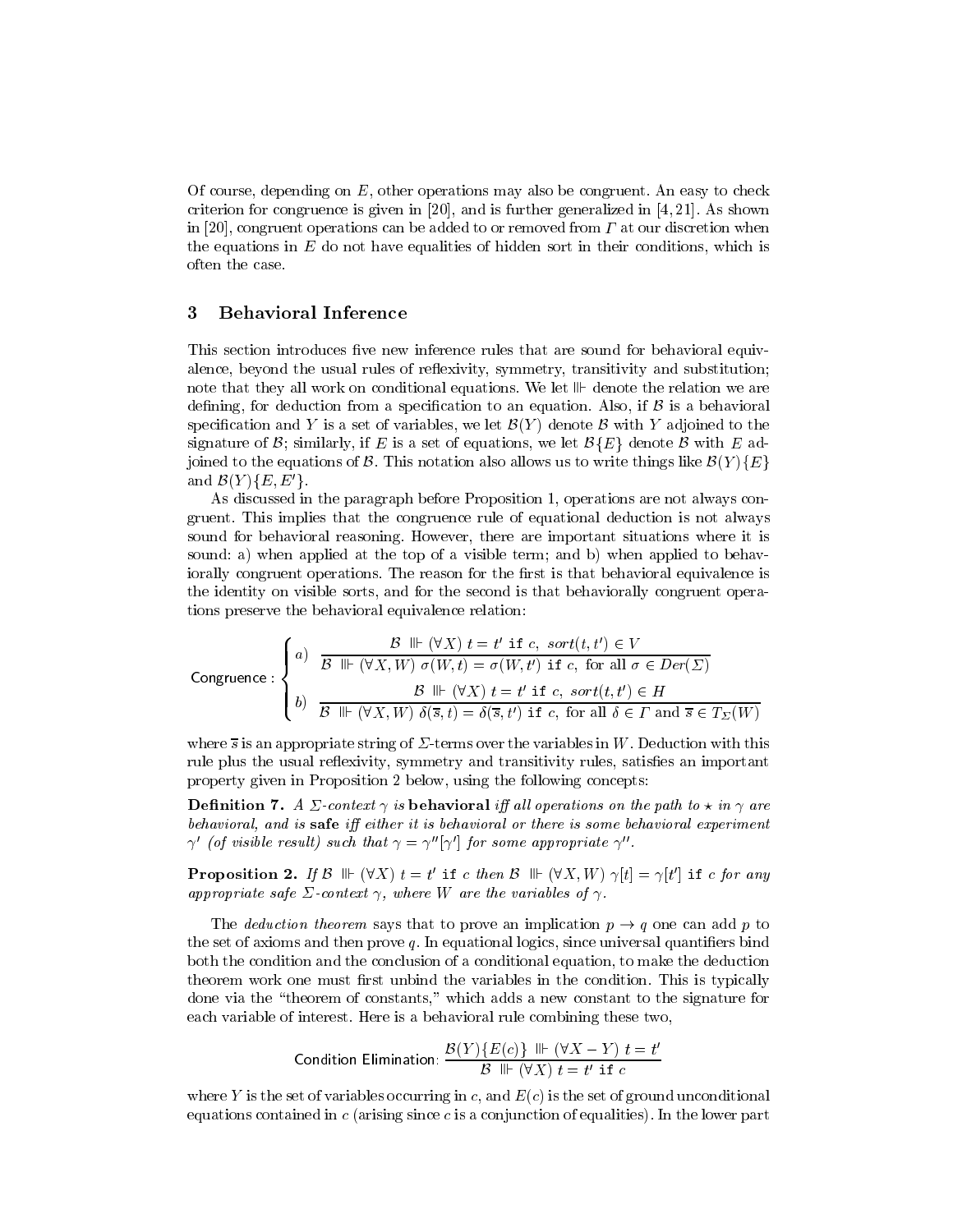of the rule above,  $t,\,t$  and  $c$  are all defined over the signature of  ${\cal D}$  and use variables in  $\Lambda$ , while in the upper part, t and t still use variables in  $\Lambda$  but all their variables in  $Y$ are replaced by new constants, thus giving a new behavioral specification  $\mathcal{B}(Y)$ , where each variable in Y is regarded as a new constant.

A case sentence can be used to derive new equations by providing a substitution from the case statement's variables into terms over the equation's variables. Formally, let B be a behavioral specification containing the case statement  $(\forall Y) \bigvee_{i=1}^n C_i$ , let  $\varphi$ be a map  $Y \to T_{\Sigma}(X)$ , and let  $V_i = var(\varphi(C_i))$ ; then the rule is

Case Analysis: 
$$
\frac{\mathcal{B}(V_i)\{(\forall \emptyset)\varphi(C_i)\}\ \parallel\vdash (\forall X - V_i)\ t = t' \text{ if } c, \text{for}\ 1 \leq i \leq n}{\mathcal{B} \ \parallel\vdash (\forall X)\ t = t' \text{ if } c}
$$

This says that to prove  $(\forall X)$   $t = t'$  if c by case analysis using  $(\forall Y)$   $\bigvee_{i=1}^{n} C_i$ , one must provide a substitution instantiating the case statement to the context of the proof task and then, for each case  $C_i$ , prove the equational sentence using that case as an axiom, after the relationship between the case's variables and the equation's variables is made explicit by replacing them by constants.

Unrestricted use of the Case Analysis rule can be very expensive, even nonterminating, and it can also be hard to find appropriate substitutions  $\varphi$ . Since our main goal is an automatic and relatively efficient procedure for proving behavioral equivalence, we have developed a simple mechanism to tell BOBJ both when to perform a case analysis and with what substitution. In BOBJ, each case statement comes with a pattern, usually denoted by p, which is just a  $\Sigma$ -term with variables. The Case Analysis rule is enabled only if the pattern  $p$  matches a subterms of  $t$  or  $t$  , and then a substitution also comes for free.

Our most powerful rule is *circular coinduction*, but first we recall the important notion of *cobasis*, originating in  $[20]$  and later simplified in  $[18, 12, 21]$ . For this paper, a cobasis  $\Delta$  is considered a subset of  $\Gamma$  that generates enough experiments, in the sense that no other experiment can distinguish two states that cannot be distinguished by these experiments. Finding a minimal cobasis seems to be undecidable, but there are cobasis criteria that work well in practice [20, 4, 21], and are implemented in BOBJ. In addition, users can also declare their own cobases.

Intuition for circular coinduction can be enhanced by considering its duality with structural induction. Inductive proofs show equality of terms  $t(x)$ ,  $t'(x)$  over a given variable x (seen as a constant) by showing  $v(v(x))$  equals  $v(v(x))$  for all  $v$  in a basis, while circular coinduction shows terms  $t, t'$  behaviorally equivalent by showing equivalence of  $\sigma(v)$  and  $\sigma(v)$  for all  $\sigma$  in a cobasis. Moreover, comunication applies cobasis operations at the top, while structural induction applies basis operations at the bottom. Both induction and circular coinduction assume some "frozen" instances of  $t, t'$  equal when checking the inductive/coinductive step: for induction, the terms are frozen at the bottom by replacing the induction variable by a constant, so that no other terms can be placed beneath the induction variable, while for coinduction, the terms are frozen at the top, so that they cannot be used as subterms of other terms (with some important but subtle exceptions, which are treated by the Special Context inference rule below).

Freezing terms at the top is elegantly handled by a simple trick. Suppose every specification has a special visible sort b, and for each (hidden or visible) sort s in the specification, a special congruent operation  $\Box$ :  $s \to b$ . No equations are assumed for these operations and no user defined sentence can refer to them; they are there for technical reasons. Thus, with the inference rules introduced so far, for any behavioral specification  $D$  and any conditional equation ( $\sqrt{X}$ )  $t = t$  . If  $c$ , it is necessarily the case that  $D$  if  $(\forall A)$   $t \equiv t$  if changeonly if  $D$  if  $(\forall A)$   $[t] \equiv [t]$  if c. The circular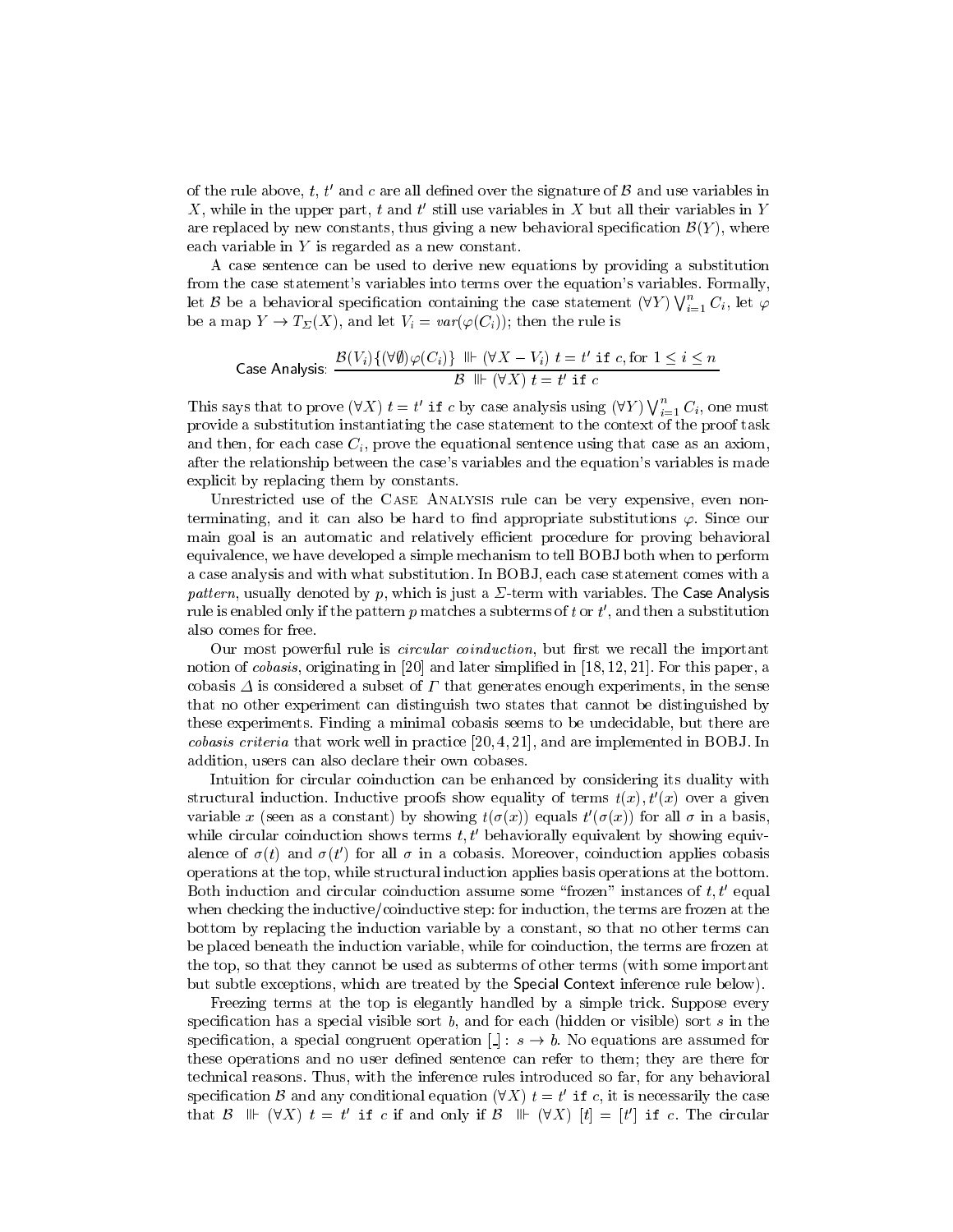coinduction rule preserves this property. Let  $\Delta$  be a cobasis for  $\mathcal{B}$ , and assume that the sort of  $\iota$  and  $\iota$  is moden.

$$
\mathcal{B}\{(\forall X) [t] = [t'] \text{ if } c\} \Vdash (\forall X, W) [\delta(t, W)] = [\delta(t', W)] \text{ if } c,
$$
  
Correlation:  

$$
\mathcal{B} \Vdash (\forall X) t = t' \text{ if } c
$$

We call the equation  $(\forall X)$   $[t] = [t]$  If c added to B a circularity; it could just as well have been called a coinduction hypothesis or a co-hypothesis, but we find the first name more intuitive because, from a coalgebraic point of view, coinduction is all about finding circularities.

Another way to look at the circular coinduction rule is through the lense of context induction [13]. To clarify the discussion in this paragraph, we replace the operations  $\ket{\star}$ by  $C[\star]$ . Then our rule says that to show ( $\forall \Lambda$ )  $t = t$  11 c, one can assume ( $\forall \Lambda$ ) C[t]  $=$  $C[t]$  if cand then show  $(\forall A, W)$   $C[\theta(t, W)] = C[\theta(t), W)$  if c for each  $\theta \in \Delta$ , which, if one thinks of  $C[\delta(\star, W)]$  as  $(C; \delta)(\star, W)$ , is just an induction scheme on contexts. In fact, this is how we prove the soundness of this rule (see Theorem 2 below).

The restriction of the application of circularities to the top of proof goals enforced by the operations  $\vert \star \vert$  excludes many important situations (e.g., see Example 5). We begin our consideration of when this restriction can be lifted with the following:

**Definition 8.** A  $\Gamma$ - $\Delta$  context  $\gamma[\star]$  is called **special** iff for any  $\Delta$ -experiment  $C[\star]$ , there exists a  $\Delta$ -experiment  $D[\star]$  such that  $C[\gamma[\star]] = D[\star]$  and the size of  $D[\star]$  is not bigger than the size of  $C[ \star ]$ .

The next rule allows circularities to be used inside of special contexts:

Special  
Context 
$$
\overline{B} \parallel \vdash (\forall X) [t] = [t']
$$
 if c  
Context  $\overline{B} \parallel \vdash (\forall X, W) [\gamma(t, W)] = [\gamma(t', W)]$  if c, when  $\gamma$  is a special context

We now describe two kinds of special contexts, but will consider other more general kinds in future publications.

**Definition 9.** An operation f in  $\Gamma - \Delta$  is **context collapsed** iff for any  $\Delta$ -experiment  $C[\star]$ , one of the following two conditions holds:

- 1. there exists an attribute g in  $\Delta$  and a context  $D[\star]$  such that  $C[f(W)] = D[g(W)]$ and  $D[\star]$  does not involve hidden sorts.
- 2.  $C[f(W)] = t$  where t does not involve hidden sorts.

It is not hard to see that  $f$  is context collapsed if both of the following are satisfied:

- 1. For any attribute g in  $\Delta$  and any variable x of hidden sort,  $g(f(x, V), W) = t$ , where t contains no hidden sorts, or  $t = D[g'(x, W)]$  where g' is another attribute in  $\Delta$  and  $D[\star]$  does not involve hidden sorts.
- 2. For any non-attribute operation g in  $\Delta$  and any variable x on a hidden sort,  $g(f(x, V), W) = x$ , or  $g(f(x, V), W) = C[x]$  where C is a context made by context collapsed operations.

**Definition 10.** An operation f in  $I - \Delta$  is context preserved iff both of the following are satisfied:

1. For any attribute g in  $\Delta$  and any variable x of hidden sort,  $g(f(x, V), W) = t$ where t involves no hidden sorts, or  $t = D[g'(x, W)]$  where g' is an attribute in  $\Delta$ and  $D[\star]$  involves no hidden sorts.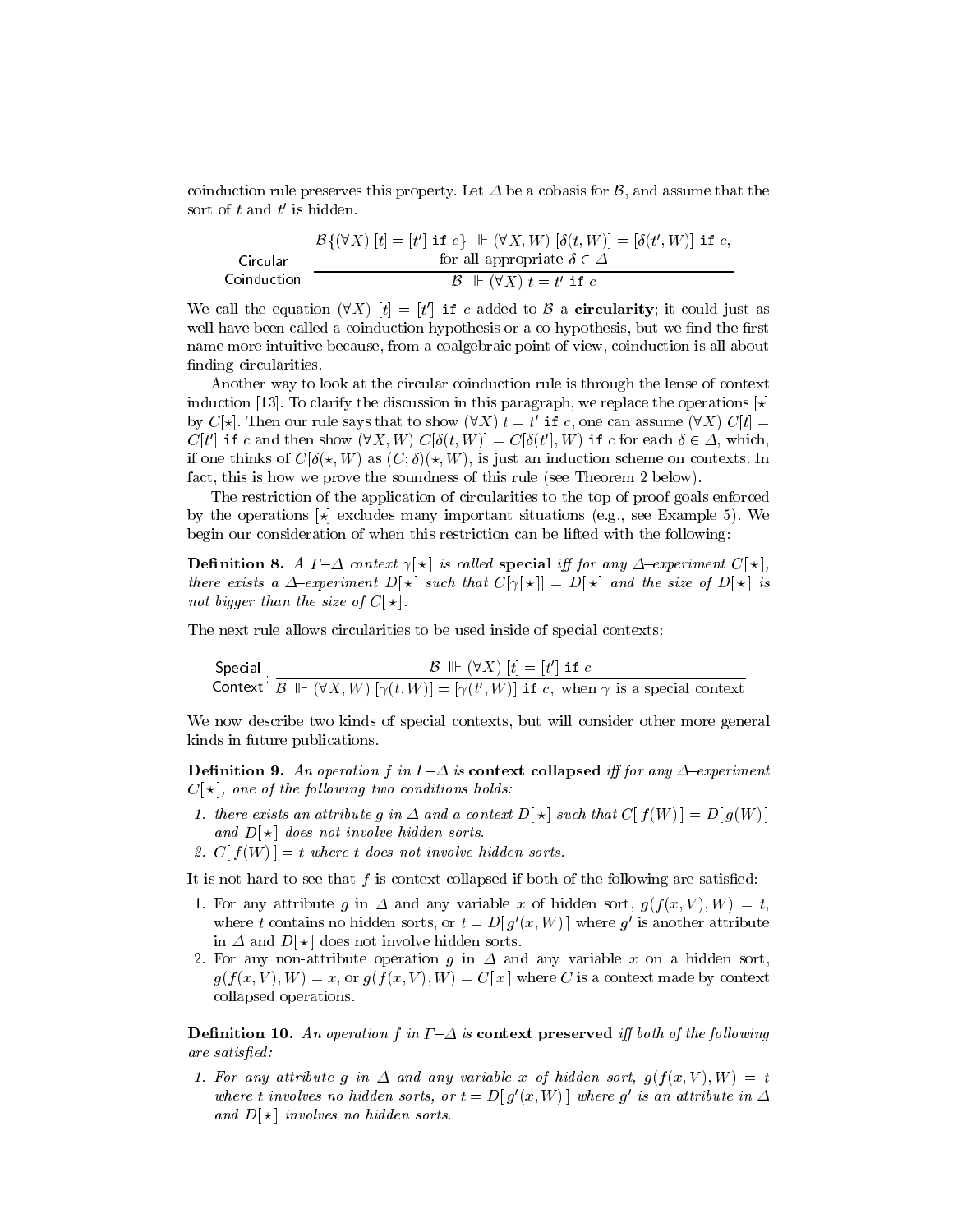2. For any non-attribute operation q in  $\Delta$  and any variable x on a hidden sort,

$$
g(f(x, V), W) = C[f(g'(x, V, W), V, W)]
$$
  
\n
$$
g(f(x, V), W) = C[f(x, V, W)]
$$
  
\n
$$
g(f(x, V), W) = C[g'(x, V, W)]
$$
  
\nor  
\n
$$
g(f(x, V), W) = x
$$

where  $\cup$   $\uparrow$  is a context of context collapsed operations and g is in  $\varDelta$ . A context consisting of context collapsed operation and context preserved operations obviously satisfies the condition in the Special Context rule, so that circularities can be applied under it.

One should be extremely careful in checking that contexts are special. For example, the cobasis operations in  $\Delta$  cannot be special, because otherwise the Circular Coinduction rule would prove everything. As shown by Example 3, even behavioral operations in cannot all be special. The examples and theory in this paper show that the issues involved are more subtle than we realized in [18], which described an overly optimistic algorithm. The following is the main result of this paper; its soundness assertions are used to justify the steps of the c4rw algorithm.

Theorem 2. The usual equational inference rules, Reflexivity, Symmetry, Transitivity, and Substitution, as well as the new rules above, Congruence, Condition Elimination, Case Analysis, Circular Coinduction and Special Context, are all sound. By soundness here we mean that if  $B$  firm  $(A \wedge B)$   $t = t$  if cand sort(t, t  $t \neq 0$ , or if  $B$  firm  $(A \wedge B)$  if  $t = [t + 1]$  c, then  $D \models (A \cup C) = C$  if  $C$ .

#### 4 Behavioral Rewriting  $\overline{4}$

Behavioral rewriting relates to the first five rules of Theorem 2 as ordinary term rewriting relates to equational logic: it provides a simple, efficient and automatic procedure for checking equalities. To simplify the exposition, we treat only unconditional rewriting, but the generalization to conditional rewriting is similar to that for ordinary term rewriting. The fact that some operations may not be behaviorally congruent requires modifying ordinary term rewriting.

**Definition 11.** A  $\Sigma$ -rewrite rule is a triple  $(\forall Y)$   $l \rightarrow r$ , where  $l, r \in T_{\Sigma}(Y)$ . A behavioral  $\Sigma$ -rewriting system is a triple  $(\Sigma, \Gamma, R)$ , where  $\Sigma$  is a hidden signature,  $\Gamma$  is a hidden subsignature of  $\Sigma$ , and R is a set of  $\Sigma$ -rewrite rules.

Definition 12. The behavioral (term) rewriting relation associated to a behavioral rewriting system R is the smallest relation  $\Rightarrow$  such that:

- 1.  $\theta(l) \Rightarrow \theta(r)$  for each  $(\forall Y)$   $l \rightarrow r$  in  $\mathcal{R}$  and  $\theta: Y \rightarrow T_{\Sigma}(X)$ .
- z  $\iota_l$   $\iota_l \Rightarrow \iota_l$  and sort(t,  $\iota_l \in V$  then  $\sigma(VV, \iota_l) \Rightarrow \sigma(VV, \iota_l)$  for all  $\sigma \in Der(\varnothing)$  and all appropriate variables W, and
- 3.  $\eta \iota \Rightarrow \iota$  and sort(t,  $\iota \iota \in \Pi$  then  $\sigma(\gamma \iota, \iota) \Rightarrow \sigma(\gamma \iota, \iota \iota)$  for all  $\sigma \in \Pi$  and all appropriate variables W.

when  $\alpha$  is improved, we write  $\rightarrow \infty$  instead of  $\rightarrow \infty$ .

Behavioral rewriting only applies a rule to a hidden redex if only behavioral<sup>5</sup> operations occur on the path from that redex towards the root until a visible sort is found; if no

<sup>5</sup> We suggest declaring as many operations as possible behavioral; in particular, all congruent operations should be behavioral [20]. Those who don't like this may substitute \behavioral or congruent" for \behavioral" through the rest of this paper.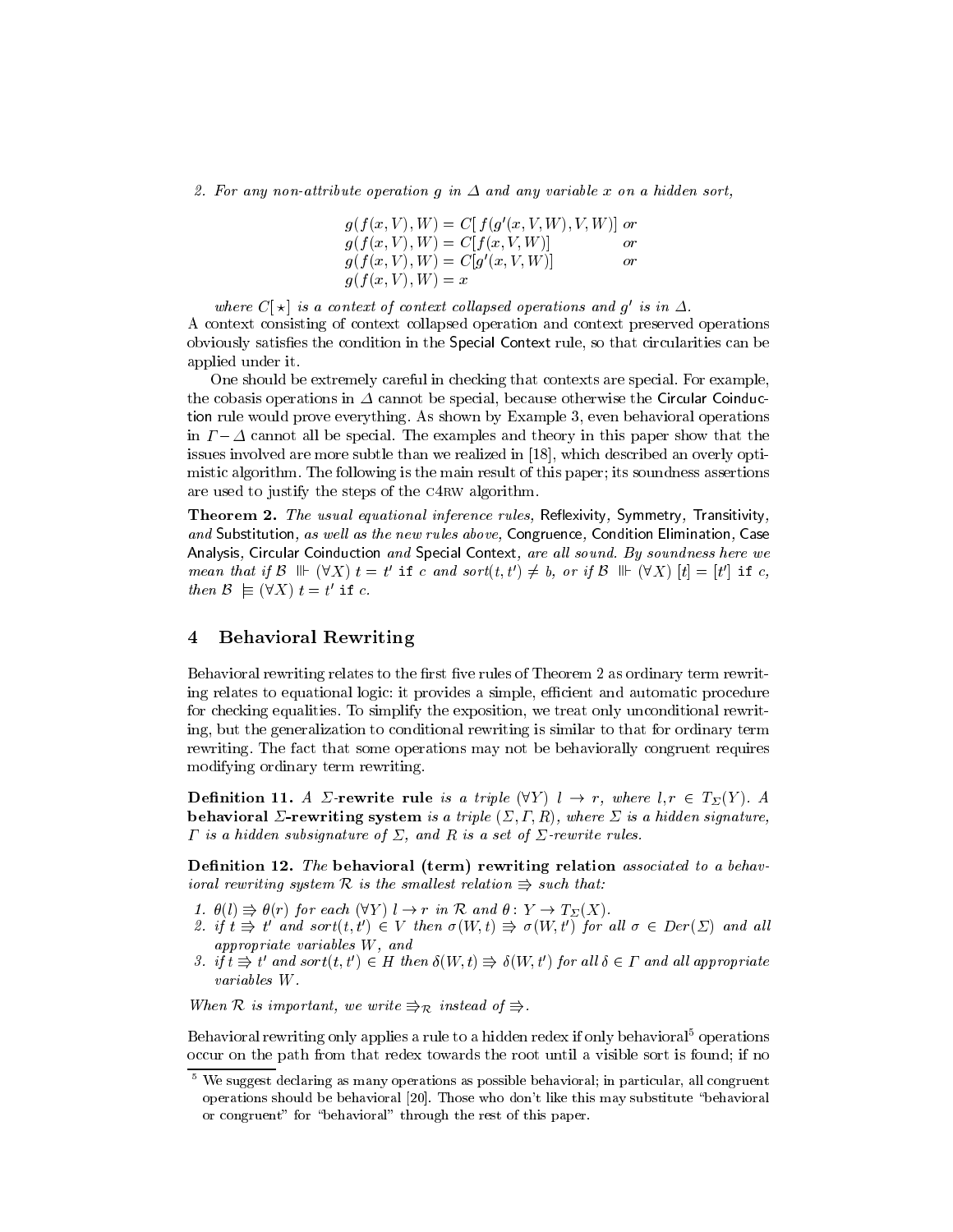visible operation is found, rewriting is still allowed if all operations on the path from the redex to the root are behavioral. We can formulate an equivalent definition of behavioral rewriting with the following:

**Proposition 5.**  $t \Rightarrow t$  if there is a rewrite rule  $(\forall t)$   $t \rightarrow r$  in R, a safe  $\geq$  context  $\gamma$ , and a substitution  $\sigma$  such that  $t = \gamma |\sigma(t)|$  and  $t = \gamma |\sigma(t)|$ .

Behavioral rewriting is implemented in CafeOBJ [6] and BOBJ [10]. Confluence and termination of behavioral rewriting are interesting sub jects for research, but we do not focus on them here, except to notice that termination of ordinary rewriting produces termination of behavioral rewriting, because  $\Rightarrow$  is a subrelation of the usual term rewriting relation, so that any termination criterion for ordinary rewriting applies to behavioral rewriting. Many classical results generalize:

**Proposition 4.** If  $\mathcal{R} = (\Sigma, \Gamma, R)$  is a behavioral  $\Sigma$ -rewriting system and  $\mathcal{B} = (\Sigma, \Gamma, E)$ is its associated behavioral specification, i.e., if  $E = \{(\forall Y) \mid l = r \mid (\forall Y) \mid l \rightarrow r \in R\}$ , and  $\bm{v}$  and  $\bm{v}$  and  $\bm{v}$  are the behavioral rewriting and equational derivations (using the fusion five rules in Theorem 2) relations on  $R$  and  $B$ , respectively, then

- $\Box$   $\Box$   $=$   $\Box$   $\Box$   $\Box$   $=$   $\Box$   $\Box$   $\Box$   $=$   $\Box$   $\Box$   $\Box$   $=$   $\Box$   $\Box$   $\Box$   $=$   $\Box$   $\Box$   $\Box$   $=$   $\Box$   $\Box$   $\Box$   $=$   $\Box$   $\Box$   $\Box$   $=$   $\Box$   $\Box$   $\Box$   $=$   $\Box$   $\Box$   $\Box$   $=$   $\Box$   $\Box$   $\Box$   $=$   $\Box$   $\Box$   $\Box$   $=$
- 2. If  $\Rightarrow$  is confluent then  $\equiv_{Eq}$  =  $\Rightarrow$ ;  $\Leftarrow$ , and
- 3. If  $\Rightarrow$  is canonical then  $t =_{Eq} t$  iff  $\delta u_{B}(t) = \delta u_{B}(t)$ , where  $\delta u_{B}(u)$  is the behavioral normal form of a  $\Sigma$ -term u.

We now extend behavioral rewriting to take account of special contexts, for use in the algorithm of the next section:

**Definition 15.**  $\Rightarrow$  is defined for vendotoral rewriting systems extended with the special sorts b and operations  $| \_ |$ , by extending  $\Rightarrow$  minimally such that if  $|t| \Rightarrow^* |t|$  th [t ] then  $|\gamma(t, W)| \Rightarrow^* |\gamma(t, W)|$  for each special context (see Definition 8). Given a venavioral rewriting system K with its associated behavioral specification B, we let bnf $_{\mathcal{R}}(t)$  and/or bnf $\tilde{\tau}_k(t)$  denote the normal form of a term t under the rewriting relation  $\Rightarrow^*$ .

Soundness of  $\Rightarrow$  follows from Proposition 4 and soundness of the Special Context rule (Theorem 2, which also says what we mean by soundness in the context of the special sort  $b$  and operations  $\Box$ ).

#### 5 The C4RW Algorithm

A simple way to automate behavioral reasoning is just to behaviorally rewrite the two terms to normal forms, and then compare them, as suggested by Proposition 4. Although this is too weak to prove most interesting properties, the c4rw algorithm combines it with circular coinduction and case analysis in a harmonious and automatic way, for proving hidden properties, which are usually the most interesting and difficult. Intuitively, to prove a moden conditional equation (y $\Lambda$ )  $t = t$  If c, one applies the circular coinduction rule and tries to prove the resulting apparently more complex properties. The algorithm maintains a list of goals, which is reduced when a goal is proved, and isincreased when new goals are generated by the coinduction or case analysis rules. The algorithm terminates when either a visible proof task cannot be proved, in which case failed is returned, or when the set of goals becomes empty, in which case true is returned. The proof goals are stored in bracketed form to control their application. We first describe the main procedure,  $C4RW$ , which has a set,  $\mathcal{G}$ , of hidden equations with visible conditions as initial goals.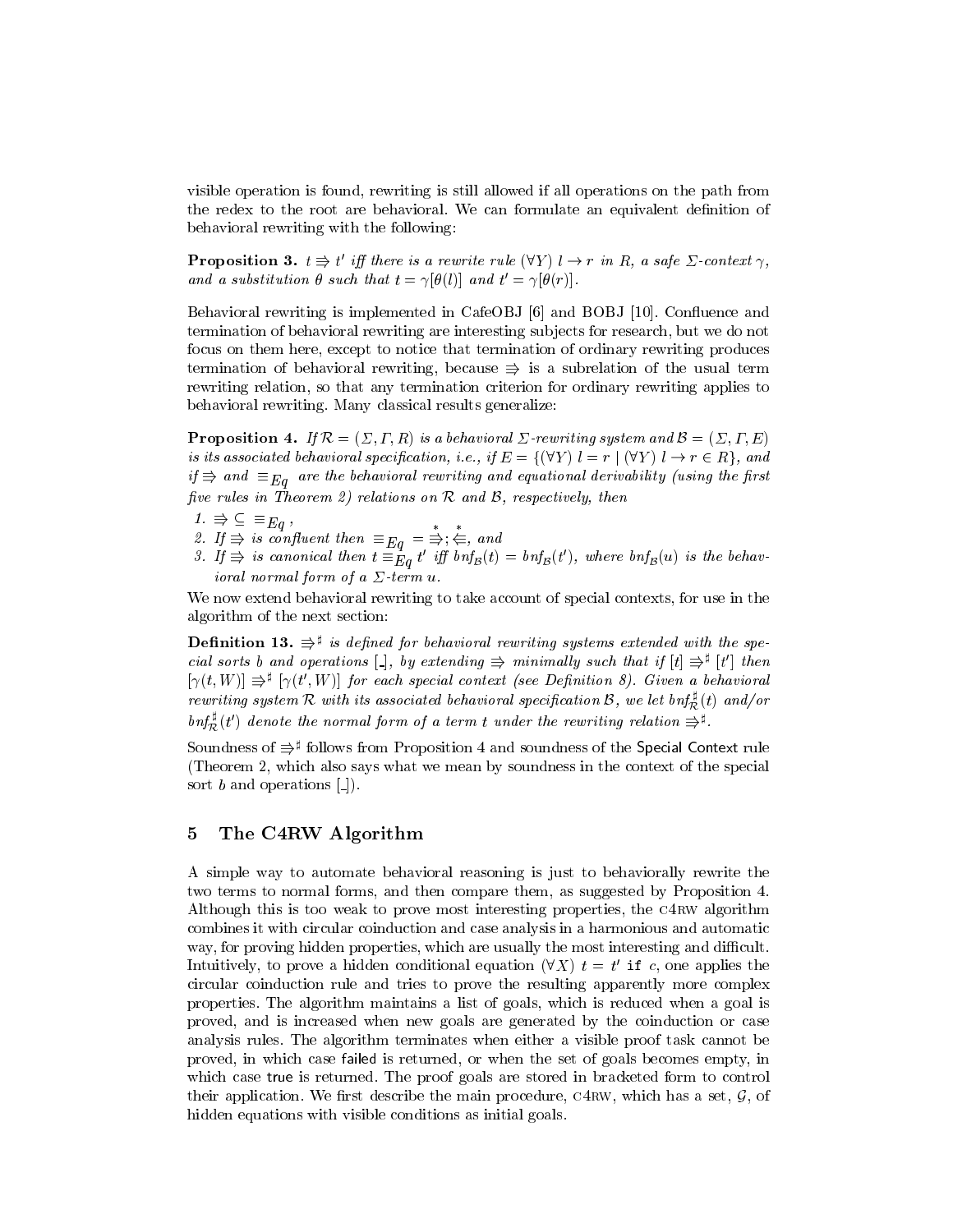The loop at step 1 processes each goal in  $\mathcal G$ , and terminates when  $\mathcal G$  becomes empty or when a failed is returned at step 9. Step 2 removes goals from  $\mathcal{G}$ , and step 3 puts them (in frozen or bracketed form) into the original specification. These frozen versions of goals can then be used in subsequent proofs, much as induction hypotheses are used in inductive proofs by induction, but "at the top" instead of "at the bottom" (see the discussion in Section 3).

Steps 4 and 5 prepare for applying the Circular Coinduction rule. Since it generates new conditional proof obligations, each with the same condition, and since all these will later be subject to Condition Elimination, for efficiency step 4 first generates new constants for the variables in the condition, and then step 5 calculates the set of ground unconditional equations that will later be added to the specication by Condition Elimination. Steps  $6-11$  apply the Circular Coinduction rule. For each appropriate operation *o* in the cobasis  $\Delta$ , step 7 tries to prove that  $|o(t, W)|$  equals  $|o(t, W)|$ , by first applying the Condition Elimination rule  $(\mathcal{B}\{E_{\theta(c)}\})$ , then using behavioral rewriting on both  $terms, and finally checking equality with the procedure  $PROVEEq$ , which is explained$ below. Notice that behavioral rewriting can use the frozen equation; more precisely, the frozen equation is applied (as a rewrite rule) if the term  $\delta(t, W)$  reduces to an instance (via a substitution) of  $[t]$  (of course, if the condition holds). This is equivalent to saying that the equation ( $8X$ )  $t = t$  11 c can only be applied on the top when reducing the terms  $\delta(t, W)$  generated by circular coinduction. If the procedure PROVEEQ does not return true, meaning that it was not able to prove the two b-sorted terms equal, then the algorithm returns failed if the cobasis operation was visible (step 8), or else it adds a new (hidden) goal to  $G$ , as required by the Circular Coinduction rule.

| procedure $C4RW(\mathcal{B}, \Delta, \mathcal{G})$                                                                                                                                                                                    |
|---------------------------------------------------------------------------------------------------------------------------------------------------------------------------------------------------------------------------------------|
| (can modify its $\beta$ and $\beta$ arguments)                                                                                                                                                                                        |
| INPUT: a behavioral theory $\mathcal{B} = (\Sigma, \Gamma, E)$                                                                                                                                                                        |
| - a cobasis $\Delta$ of $\beta$                                                                                                                                                                                                       |
| - a set G of hidden $\Sigma$ -equations of visible conditions (in bracket form)                                                                                                                                                       |
| OUTPUT: true if a proof of $\mathcal{B} \models \mathcal{G}$ is found; otherwise failed or non-terminating                                                                                                                            |
| 1. while there is some $e := (\forall X) [t] = [t']$ if c in $\mathcal G$ do                                                                                                                                                          |
| let $\mathcal{G}$ be $\mathcal{G} - \{e\}$<br>$2 -$                                                                                                                                                                                   |
| let $\mathcal{B}$ be $\mathcal{B}\{e\}$<br>3.                                                                                                                                                                                         |
| let $\theta$ be a substitution on X assigning new constants to the variables in c;<br>4.                                                                                                                                              |
| add the new constants to $\mathcal B$                                                                                                                                                                                                 |
| let $E_{\theta(c)}$ be the set of visible ground equations in $\theta(c)$<br>5.                                                                                                                                                       |
| for each $\delta \in \Delta$ appropriate for e do<br>6.                                                                                                                                                                               |
| <b>if</b> $\text{ProveEq}(\mathcal{B}, \textit{bnf}_{\mathcal{B}\{E_{\theta(c)}\}}^{\sharp}([\delta(t, W)]), \textit{bnf}_{\mathcal{B}\{E_{\theta(c)}\}}^{\sharp}([\delta(t', W)]), \theta(c), E_{\theta(c)}) \neq \text{true}$<br>7. |
| <b>then if</b> $\delta$ is an attribute<br>8.                                                                                                                                                                                         |
| 9.<br>then return failed                                                                                                                                                                                                              |
| else let $\mathcal G$ be $\mathcal G \cup \{(\forall X, W) \text{ brf}_R^{\sharp}([\delta(t, W)]) = brf_R^{\sharp}([\delta(t', W)]) \text{ if } c\}$<br>10.                                                                           |
| endfor<br>11.                                                                                                                                                                                                                         |
| 12. endwhile                                                                                                                                                                                                                          |
| 13. return true                                                                                                                                                                                                                       |

We next discuss the procedure PROVEEQ, which takes as arguments a behavioral specification, two b-sorted terms,  $u, u'$ , and the ground version of the equation's condition (with its variables replaced by new constants) together with the set of ground equations it generates; it returns true, or failed, or loops forever. Step 1 returns true if the two terms are equal, and steps 2–6 check whether any case statement in  $\beta$  can be applied. Remember that the Case Analysis rule requires a substitution of the variables in the case statement into terms over the variables of the equation to derive, and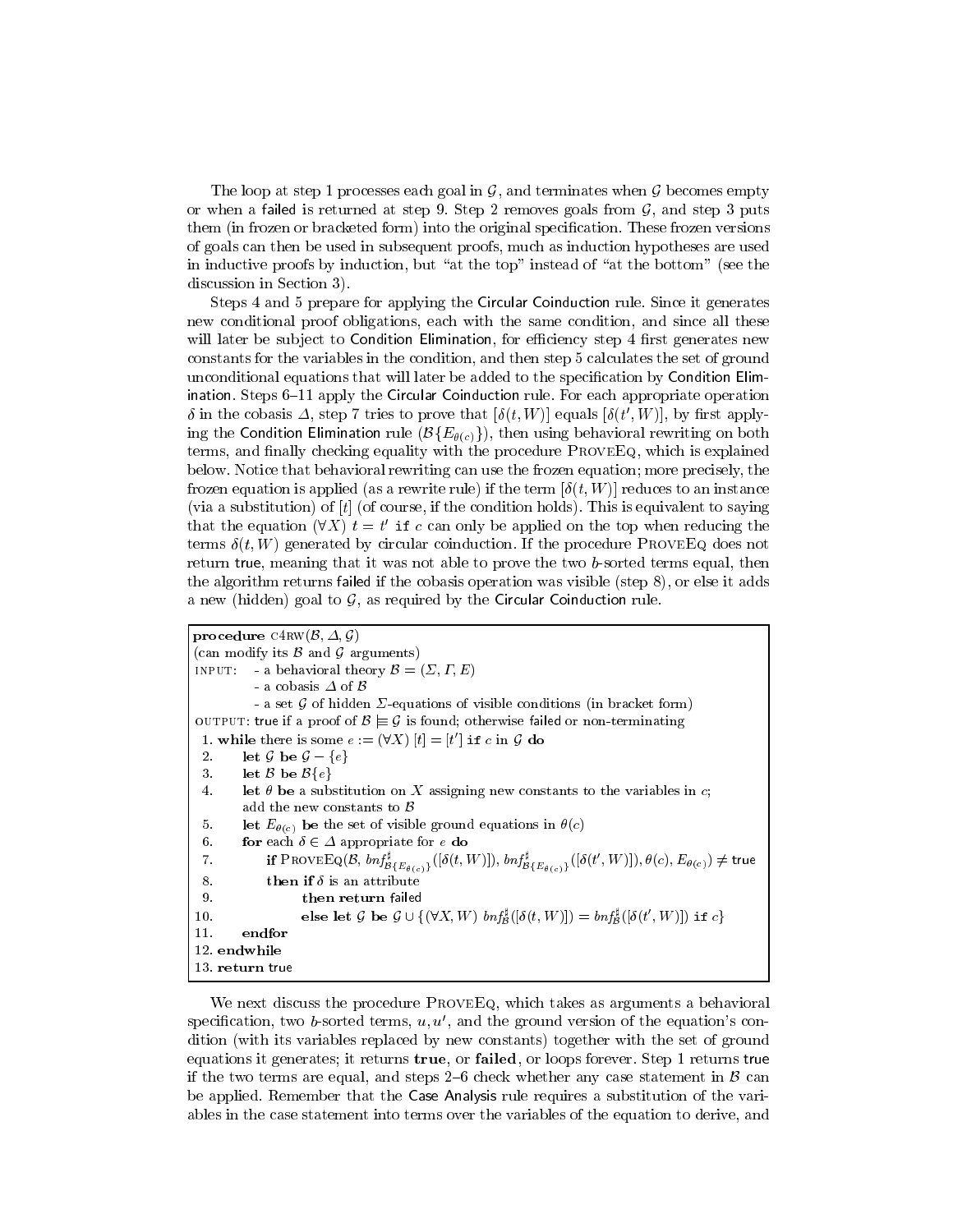that we use a pattern in BOBJ which automatically selects a substitution,  $\tau$  (step 3). Step 4 checks whether the case analysis  $L$  can show the two terms equivalent, using the procedure CaseAnalysis described below. If no case sentence can show the terms  $u, u'$  equivalent, then step 7 returns failed.

procedure  $PROVEEq(\mathcal{B}, u, u', \theta(c), E_{\theta(c)})$ INPUT: - a behavioral theory  $\beta$ - two terms  $u$  and  $u'$  of visible sort  $b$ - a ground visible condition  $\theta(c)$  and its ground equations  $E_{\theta(c)}$ OUTPUT: true if a proof of  $\mathcal{B} \equiv (\forall var(u, u'))$   $u = u'$  if  $\theta(c)$  is found; otherwise failed or non-terminating 1. if  $u = u'$  then return true 2. for each case sentence  $(p, L)$  in  $\beta$  do 3. if p matches a subterm of u or u' with substitution  $\tau$ 4. then if CASEANALYSIS $(L, \tau, \mathcal{B}, u, u', \theta(c), E_{\theta(c)})$ 5. then return true 6. endfor 7. return failed

The CaseAnalysis procedure just applies the Case Analysis rule. For each case C, it first adds a new constant for each variable in  $C$  (step 2) and generates the ground equations of C (step 3). Steps  $4-5$  check the top derivation in the CASEANALYSIS rule: step 4 checks whether the condition of the equational sentence became false (to keep the presentation short we have not introduced an inference rule for false conditions), and if this is not the case, then step 5 recursively checks whether u and  $u'$  became equal under the new assumptions )since this recursion may not terminate, some care may be required when defining case statements).

procedure CASEANALYSIS $(L, \tau, \mathcal{B}, u, u', \theta(c), E_{\theta(c)})$ 1. for each case  $C$  in  $L$  do 2. Let  $\eta$  be  $\tau$  with a new constant substituted for each variable in C 3. let  $E_{\eta(C)}$  be the set of visible ground equations in  $\eta(C)$ 4. if  $\text{inf}_{\mathcal{B}_{\{E_{\eta(C)}\}}}(\theta(c)) \neq \text{false}$  and  $5. \hspace{1cm} \text{ProveEq}(\mathcal{B}\{E_{\eta(C)}\}, \textit{bnf}_{\mathcal{B}\{E_{\eta(C)}, E_{\theta(c)}\}}^{\mathfrak{g}}(u), \textit{bnf}_{\mathcal{B}\{E_{\eta(C)}, E_{\theta(c)}\}}^{\mathfrak{g}}(u'), \theta(c), E_{\theta(c)}) \neq \text{true}$ 6. then return failed 7. endfor 8. return true

To take full advantage of behavioral rewriting, one must carefully orient the new equations added at step 10 as rewrite rules; the success of c4rw depends on how well this is done. The following orientation procedure has worked very well in practice: If both directions are valid as rewrite rules (i.e., both sides have the same variables), then orient so that the left side has less symbols than the right side; if the terms have the same number of symbols, then orient with right side smaller than the left side under the lexicographic path ordering induced by the order in which operations are declared. The following is a more precise description:

- 1. if only one direction is valid, then use it;
- 2. If both directions are valid, but one of  $\sigma(t, W)$  and  $\sigma(t, W)$ , say  $t_1$  has more symbols than the other, say  $t_2$ , then add the rule  $[t_1] \rightarrow [t_2]$  if c to  $\mathcal{G}$ ;
- 3. if both directions are valid and have the same number of symbols, but  $t_1 \gg t_2$ , then add  $[t_1] \rightarrow [t_2]$  if c to G, where  $\gg$  is the lexicographic path ordering induced by the operation declaration ordering, defined by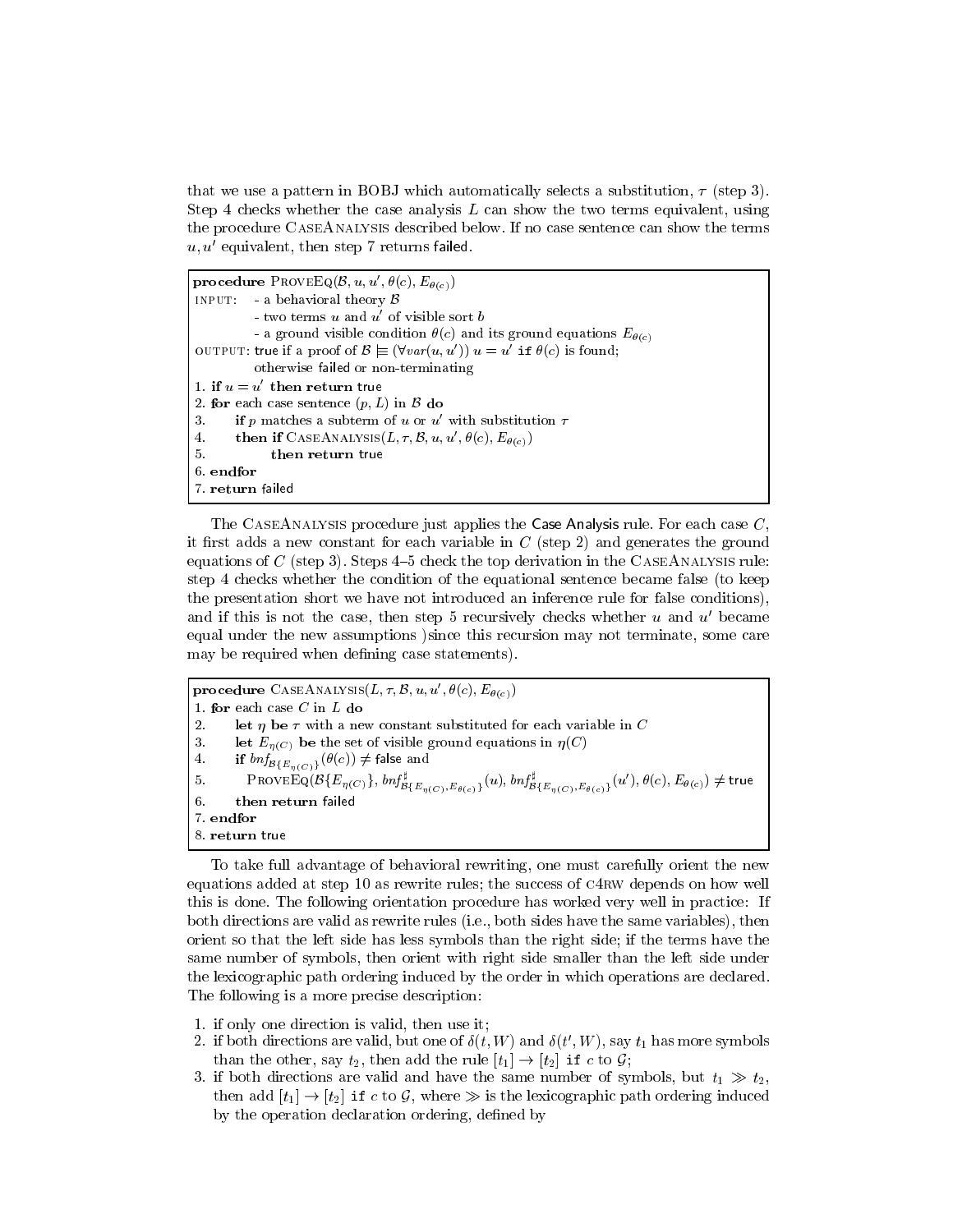```
f(t_1, \ldots, t_n) \gg t_i for all 1 \leq i \leq n;
f(t_1, ..., t_n) \gg f(s_1, ..., s_n) if \langle t_1, ..., t_n \rangle \gg \langle s_1, ..., s_n \rangle in lexicographic order;
f(t_1, ..., t_n) \gg g(s_1, ..., s_m) if f > g and f(t_1, ..., t_n) \gg s_i for all 1 \leq i \leq m.
```
Example 3. An Invalid Coinduction This shows how the unrestricted use of circularities can give rise to incorrect results. Notice that odd is a congruent operation not in the cobasis, which for streams, consists of just head and tail.

```
bth FOO is pr STREAM[NAT] .
    op odd_ : Stream -> Stream .
    var S : Stream .
    eq head odd S = head S .
    eq tail odd S = odd tail tail S .
    ops a b : -> Stream .
   eq head a = head b.
   eq tail a = odd a .
   eq tail tail b = odd b.
 end
 set cred trace on .
 cred odd b == a.
The "proof" goes as follows, using the cobasis \{head, tail\} as usual:
     head odd b == head a
follows by behavioral reduction, and
     tail odd b == tail a
reduces to
```

```
odd odd b == odd a
```
which follows (illegitimately) by applying the circularity inside the context odd. To show that the rresult really is false, one may take a to be the stream which begins with 001 and then has all 2s, and b to be the sequence which also begins with 001, and then continues with all 0s. (Of course, BOBJ's c4rw algorithm also fails to prove it; in fact, it goes into an infinite loop during behavioral rewriting when given this input.)  $\Box$ 

*Example 4.* Two definitions of Fibonacci, plus Evenness Here is a not so trivial example. The goal of the first invocation of C4RW via cred is to show equality of two different definitions of the stream of all Fibonacci numbers; for this, the algorithm generates an unending stream of new circularities, thus illustrating how c4rw itself can fail to terminate. The zip function interleaves two streams. The second goal involves both a conditional goal and a circularity, and it succeeds.

```
bth 2FIBO is pr STREAM[NAT] .
  ops fib fib' : Nat Nat -> Stream .
  vars N N' : Nat . vars S S' : Stream .
  eq head fib(N, N') = N.
  eq tail fib(N, N') = fib(N', N + N').
  eq head fib'(N, N') = N.
  eq head tail fib'(N, N') = N' .
  op zip : Stream Stream -> Stream .
  eq head zip(S, S') = head S.
  eq tail zip(S, S') = zip(S', tail S).
  op add_ : Stream -> Stream .
  eq tail tail fib'(N, N') = add zip(fib'(N, N'), tail fib'(N, N')).
  eq head add S = head S + head tail S.
  eq tail add S = add tail tail S.
end
```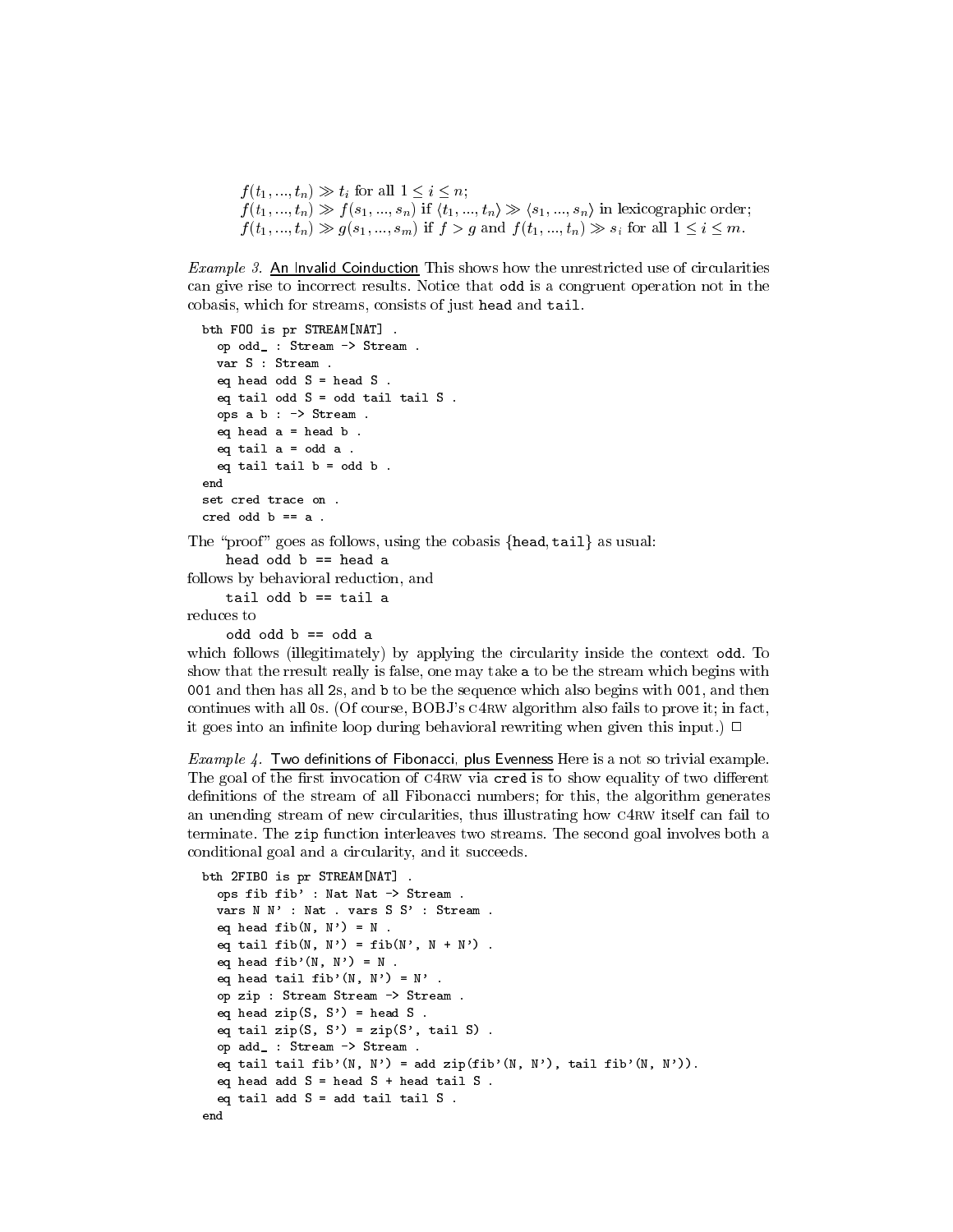```
set cred trace on .
cred fib(N, N') == fib'(N, N').
bth EVENNESS is pr 2FIBO + STREAM[BOOL] * (sort Stream to BStream) .
  op all-true : -> BStream .
  eq head all-true = true .
  eq tail all-true = all-true
  op even?_ : Nat -> Bool .
  op even?_ : Stream -> BStream .
  vars M N : Nat . var S : Stream .
  eq even? 0 = \text{true}.
  eq even? s = 0 = false.
  eq even? s s N = even? N .
  eq head even? S = even? head S .
  eq tail even? S = even? tail S .
  eq even?(M + N) = true if even?(M) and even?(N).
cred even? fib(M, N) == all-true if even?(M) and even?(N).
```
The last equation is really a lemma that should be proved by induction; it is needed in the proof that if f ib is given two even arguments, then all its values are even.  $\Box$ 

*Example 5.* Two definitions for iteration The goal here is to prove the equivalence of two ways to produce a stream of increasingly many copies of a function applied to an element.

```
bth MAP-ITER [X :: DATA] is pr STREAM[X] .
 ops (iter1_) (iter2_) : Elt -> Stream .
 var E : Elt . var S : Stream .
 eq head iter1 E = E.
 eq tail iter1 E = iter1 f E.
 eq head iter2 E = E.
 eq tail iter2 E = map iter2(E).
end
cred iter1 E == iter2 E.
```
The c4rw algorithm generates two circularities, one of which is applied in a special context, i.e., not at the top, in fact, under map. Hence this is an example that actually requires the use of special contexts.  $\Box$ 

#### 6 6 Conclusions and Future Research

We believe that the C4RW algorithm, especially with its use of special contexts, is the most powerful algorithm now available for proving behavioral properties of complex systems. However, much can be done to improve it. First, the conditions for contexts to be special in Section 3 are only the beginning of what could be a long journey, parallel to the one followed in research on automatic induction algorithms. In fact, it would probably be useful to combine the c4rw algorithm with some automatic induction methods. In any case, we will consider more powerful conditions for special contexts in future publications.

Another topic that seems worth exploring is adding conditions to case statements; the idea is that after the pattern is matched, the case split would only be applied if the condition is satised. This could make the application of case splits more precise, as well as reduce the computation needed for some large examples.

Finally, more should be done on the duality between induction and circular coinduction. In particular, since we are talking about sophisticated algorithms that generate